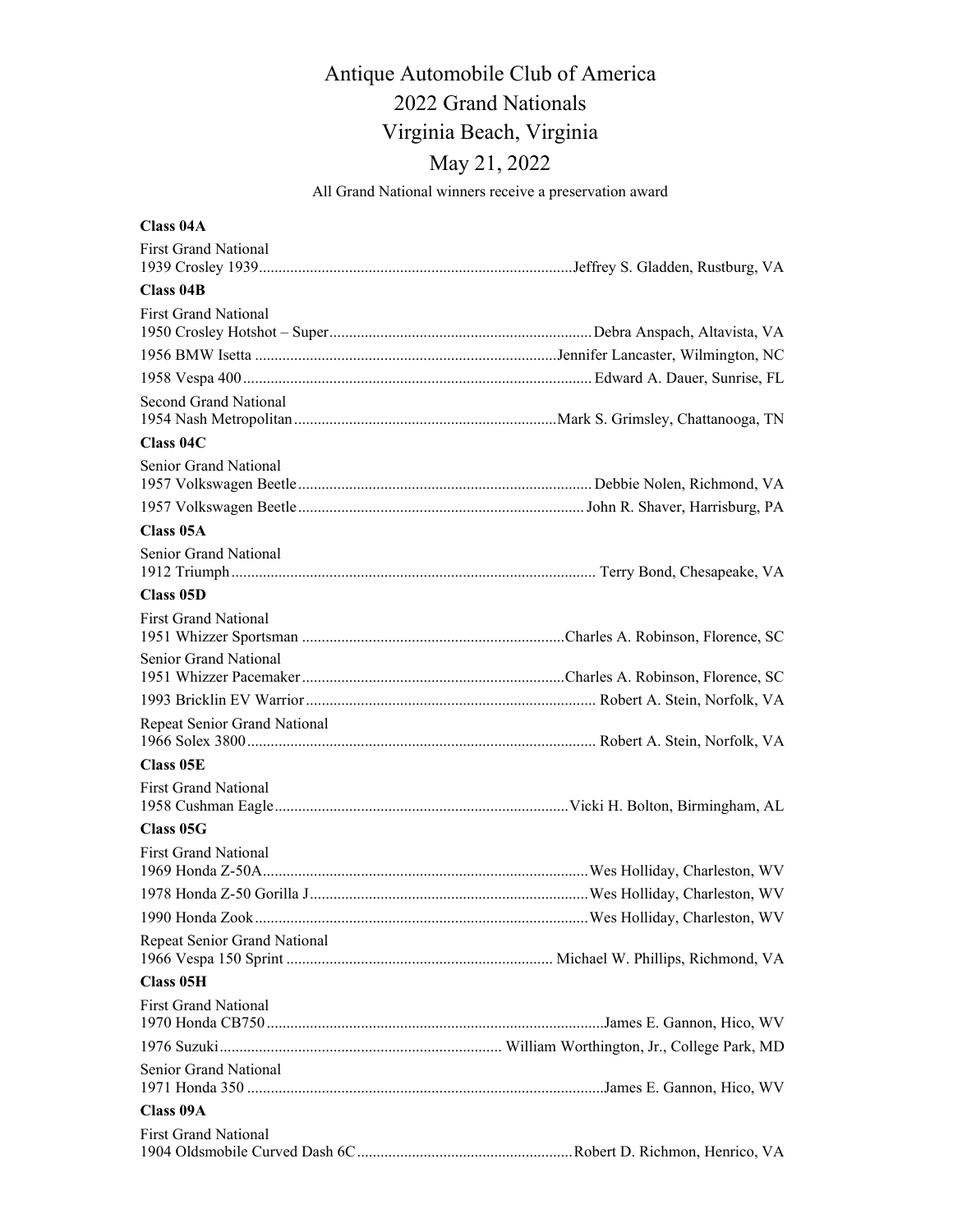| Senior Grand National                            |  |
|--------------------------------------------------|--|
| <b>Class 10A</b>                                 |  |
| Repeat Senior Grand National<br><b>Class 10B</b> |  |
| Senior Grand National                            |  |
| Repeat Senior Grand National                     |  |
| Class 11                                         |  |
| <b>First Grand National</b>                      |  |
| Repeat Senior Grand National                     |  |
|                                                  |  |
| Class 13A                                        |  |
| <b>First Grand National</b>                      |  |
| Class 13B                                        |  |
| <b>First Grand National</b>                      |  |
| Class 14                                         |  |
| <b>First Grand National</b>                      |  |
| Class 15                                         |  |
| Senior Grand National                            |  |
| Class 16                                         |  |
| Senior Grand National                            |  |
| <b>Class 18B</b>                                 |  |
| <b>First Grand National</b>                      |  |
|                                                  |  |
|                                                  |  |
| Senior Grand National                            |  |
| Class 19A                                        |  |
| <b>First Grand National</b>                      |  |
| Senior Grand National                            |  |
|                                                  |  |
| Repeat Senior Grand National                     |  |
| <b>Class 19B</b>                                 |  |
| <b>First Grand National</b>                      |  |
|                                                  |  |
| <b>Second Grand National</b>                     |  |
|                                                  |  |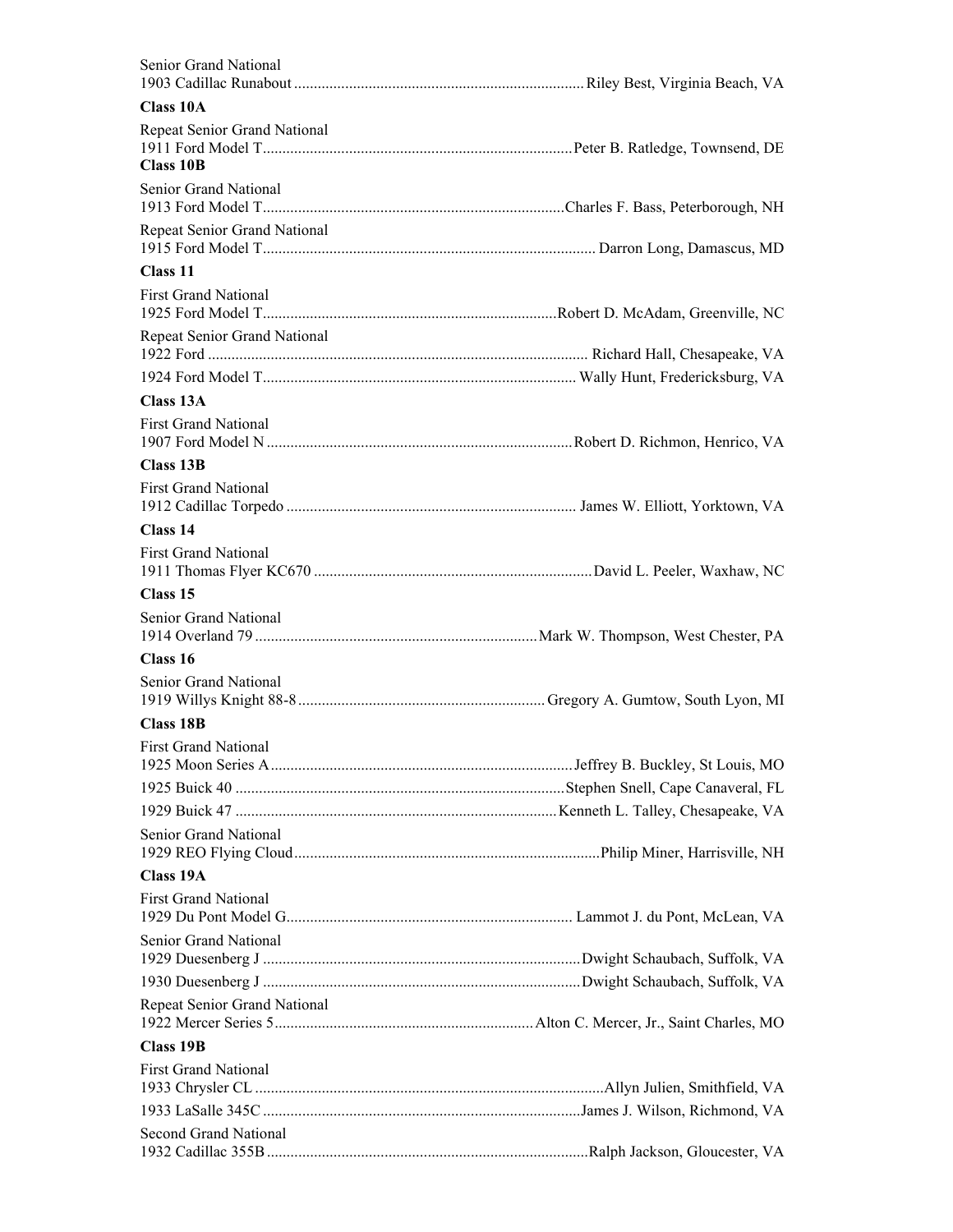| Senior Grand National        |  |
|------------------------------|--|
| Class 19C                    |  |
| <b>First Grand National</b>  |  |
| Senior Grand National        |  |
|                              |  |
|                              |  |
| Class 19D                    |  |
| <b>First Grand National</b>  |  |
| <b>Class 19E</b>             |  |
| <b>First Grand National</b>  |  |
| Second Grand National        |  |
| Senior Grand National        |  |
|                              |  |
| Repeat Senior Grand National |  |
| Class 20A                    |  |
| <b>First Grand National</b>  |  |
| Second Grand National        |  |
| Class 20B                    |  |
| <b>First Grand National</b>  |  |
| Senior Grand National        |  |
| Class 20C                    |  |
| <b>First Grand National</b>  |  |
| Repeat Senior Grand National |  |
| <b>Class 20D</b>             |  |
| <b>First Grand National</b>  |  |
|                              |  |
| Senior Grand National        |  |
| Repeat Senior Grand National |  |
| <b>Class 20E</b>             |  |
| <b>First Grand National</b>  |  |
| <b>Class 20F</b>             |  |
| <b>First Grand National</b>  |  |
|                              |  |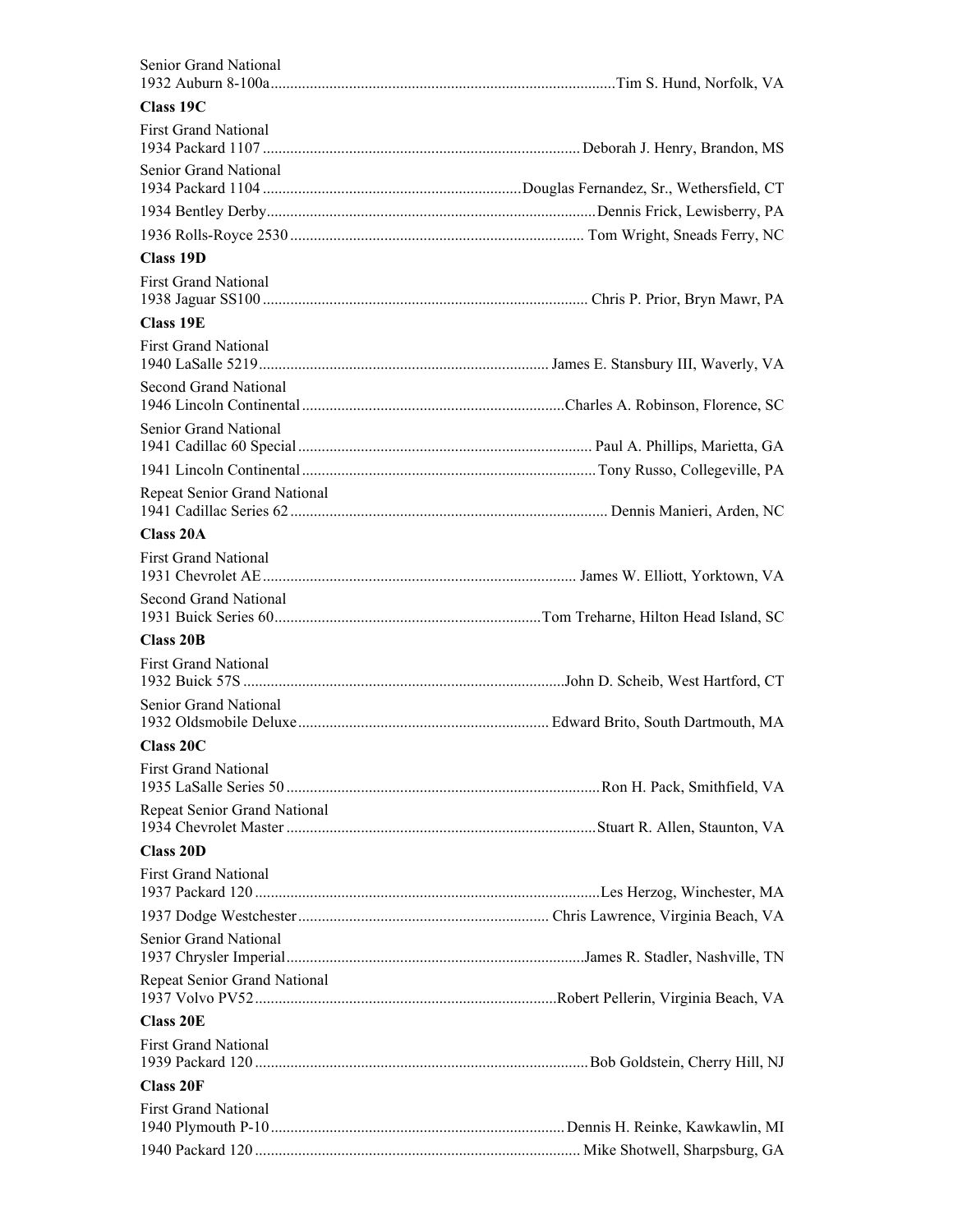| Senior Grand National                     |  |
|-------------------------------------------|--|
| Class 21A                                 |  |
| <b>First Grand National</b>               |  |
| Repeat Senior Grand National              |  |
| Class 21B                                 |  |
| <b>First Grand National</b>               |  |
| Repeat Senior Grand National              |  |
| Class 21D                                 |  |
| <b>Repeat Preservation</b>                |  |
|                                           |  |
| <b>First Grand National</b>               |  |
|                                           |  |
| Class 21E                                 |  |
| <b>First Grand National</b>               |  |
| Class 21F                                 |  |
| Repeat Senior Grand National              |  |
| Class 21G                                 |  |
| Senior Grand National                     |  |
|                                           |  |
| Class 21H                                 |  |
| Senior Grand National                     |  |
| Repeat Senior Grand National<br>Class 22B |  |
| <b>First Grand National</b>               |  |
| Repeat Senior Grand National              |  |
|                                           |  |
| Class 22C                                 |  |
| <b>First Grand National</b>               |  |
|                                           |  |
|                                           |  |
|                                           |  |
|                                           |  |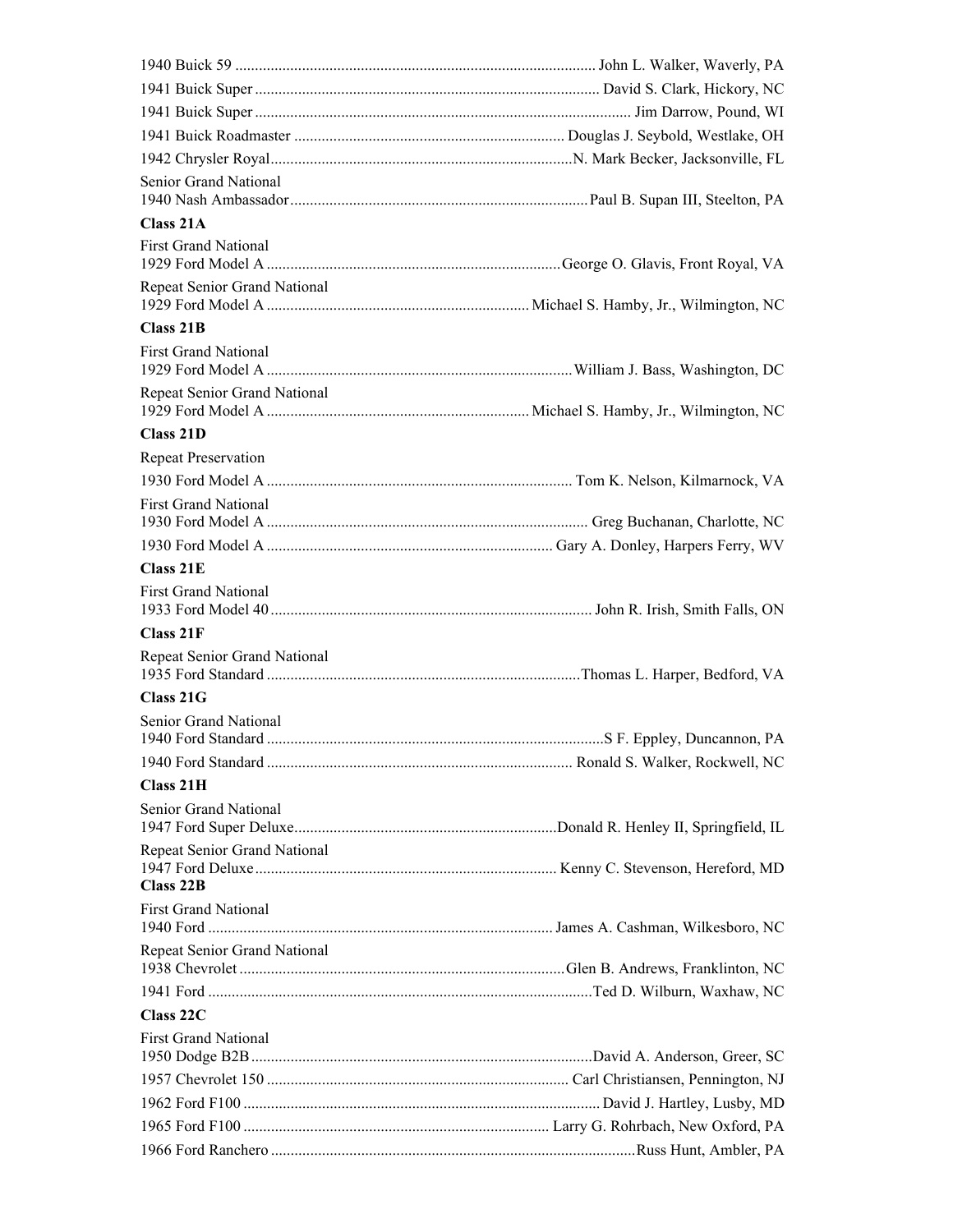| Senior Grand National                     |  |
|-------------------------------------------|--|
| Repeat Senior Grand National              |  |
| Class 22D                                 |  |
| Repeat Senior Grand National              |  |
| Class 22G                                 |  |
| <b>First Grand National</b>               |  |
| Repeat Senior Grand National<br>Class 22I |  |
| <b>First Grand National</b>               |  |
| Senior Grand National                     |  |
| Class <sub>23</sub>                       |  |
| Repeat Senior Grand National              |  |
| Class 24A                                 |  |
| <b>First Grand National</b>               |  |
| Senior Grand National                     |  |
| Repeat Senior Grand National              |  |
| Class 24B                                 |  |
| <b>First Grand National</b>               |  |
| Class 25A                                 |  |
| <b>First Grand National</b>               |  |
| Senior Grand National                     |  |
|                                           |  |
|                                           |  |
|                                           |  |
|                                           |  |
| Repeat Senior Grand National              |  |
| Class 25B                                 |  |
| <b>First Grand National</b>               |  |
|                                           |  |
| Senior Grand National                     |  |
| Class 25C                                 |  |
| Senior Grand National                     |  |
|                                           |  |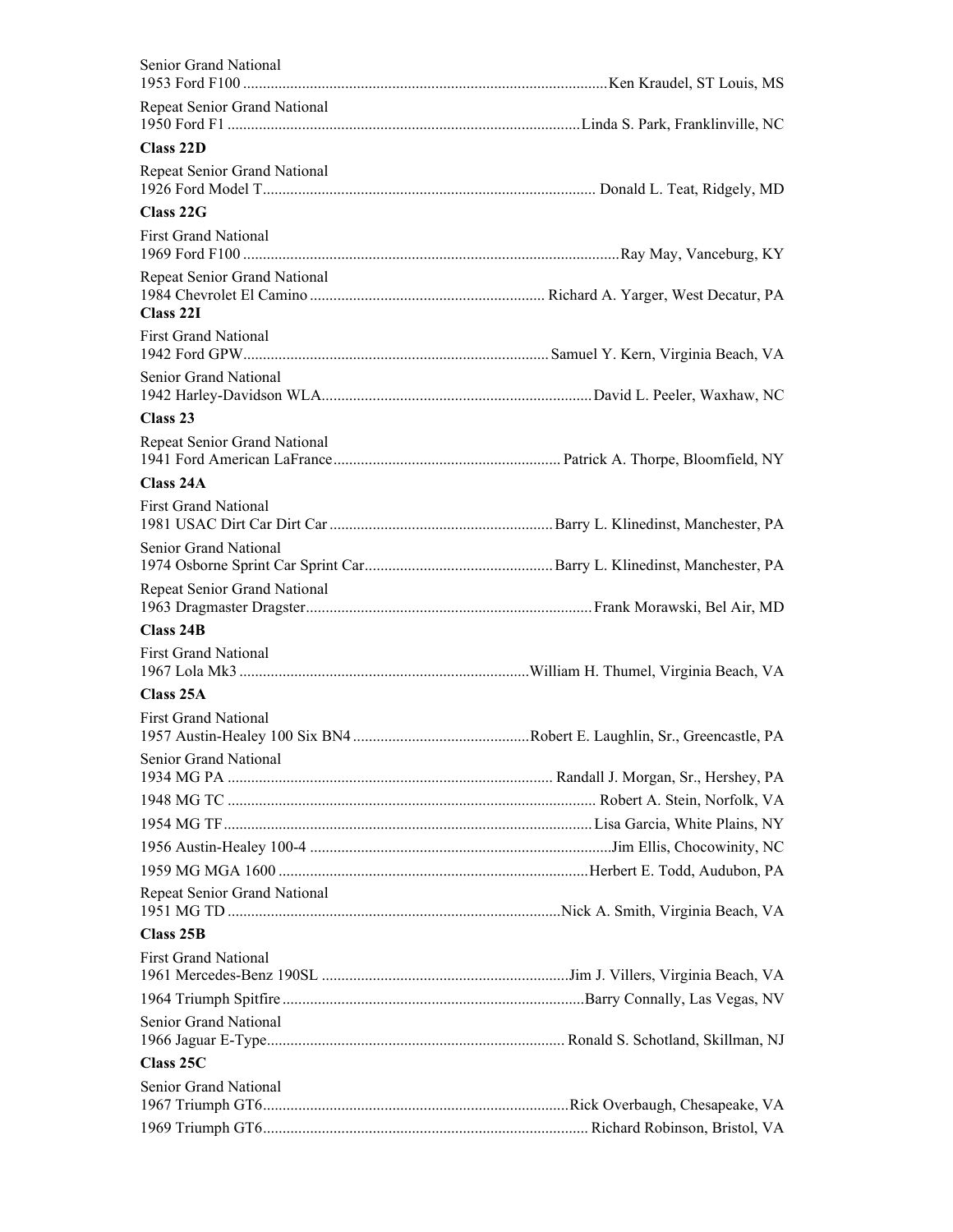## **Class 25D**

| <b>First Grand National</b>              |  |
|------------------------------------------|--|
|                                          |  |
| Senior Grand National                    |  |
|                                          |  |
| Repeat Senior Grand National             |  |
| Class 25E                                |  |
| <b>First Grand National</b>              |  |
| Class 26A                                |  |
| <b>First Grand National</b><br>Class 26B |  |
| Senior Grand National                    |  |
|                                          |  |
|                                          |  |
| Class 26C                                |  |
| <b>First Grand National</b>              |  |
|                                          |  |
|                                          |  |
|                                          |  |
| Senior Grand National                    |  |
|                                          |  |
| Class 26D                                |  |
| Repeat Senior Grand National             |  |
|                                          |  |
| Class 27A                                |  |
| Senior Grand National                    |  |
| Repeat Senior Grand National             |  |
|                                          |  |
| Class 27B                                |  |
| <b>First Grand National</b>              |  |
|                                          |  |
|                                          |  |
| <b>Second Grand National</b>             |  |
| Senior Grand National                    |  |
| Repeat Senior Grand National             |  |
|                                          |  |
|                                          |  |
|                                          |  |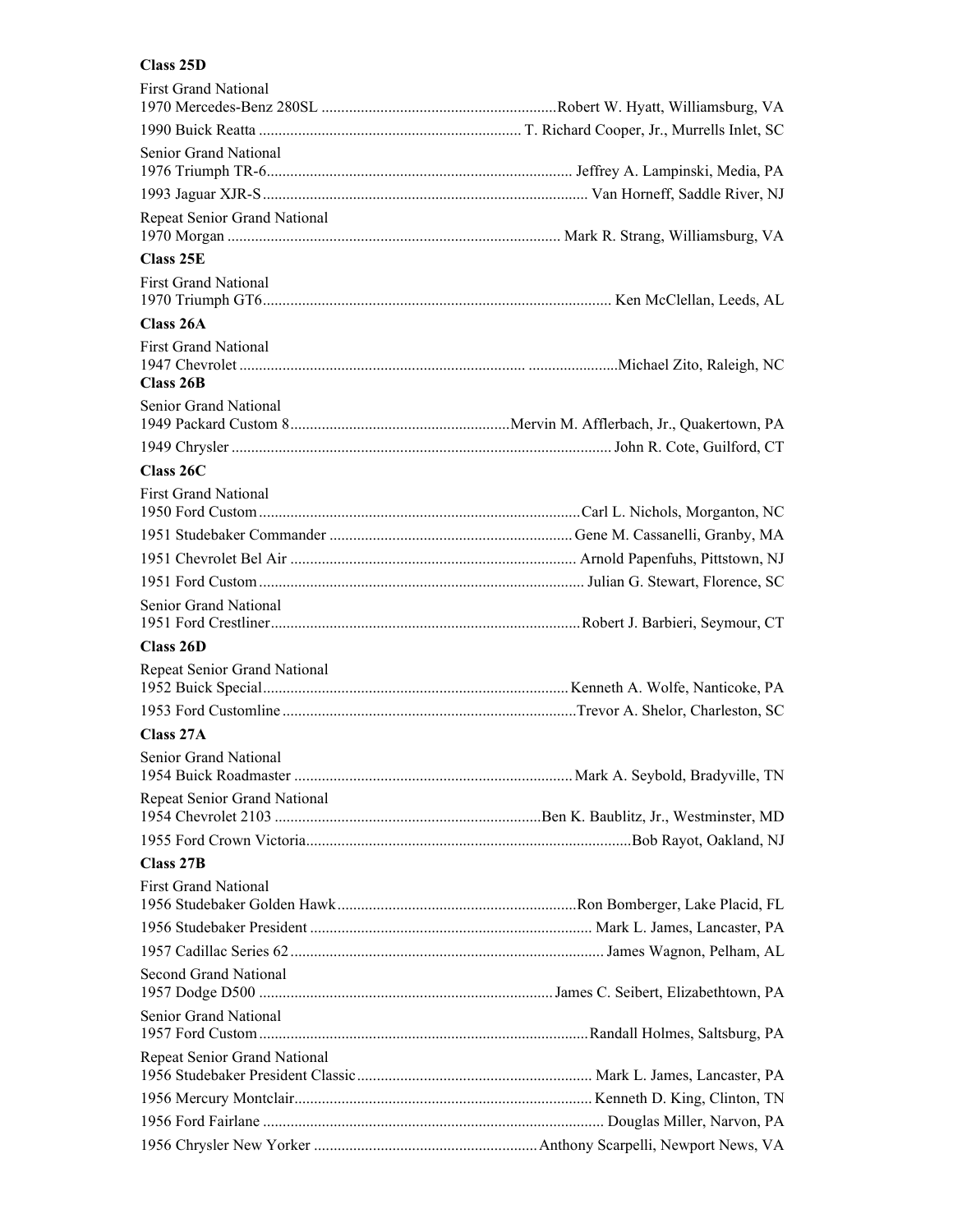#### **Class 27C**

| <b>First Grand National</b>  |  |
|------------------------------|--|
| Senior Grand National        |  |
| Repeat Senior Grand National |  |
|                              |  |
| Class 27D                    |  |
| <b>First Grand National</b>  |  |
|                              |  |
|                              |  |
| Senior Grand National        |  |
| Class 27E                    |  |
| <b>First Grand National</b>  |  |
|                              |  |
| Senior Grand National        |  |
| Repeat Senior Grand National |  |
|                              |  |
|                              |  |
| Class 27F                    |  |
| <b>Repeat Preservation</b>   |  |
| <b>First Grand National</b>  |  |
|                              |  |
|                              |  |
| Second Grand National        |  |
|                              |  |
|                              |  |
| Repeat Senior Grand National |  |
| Class 27G                    |  |
| <b>First Grand National</b>  |  |
|                              |  |
|                              |  |
|                              |  |
|                              |  |
|                              |  |
| Senior Grand National        |  |
|                              |  |
|                              |  |
| Repeat Senior Grand National |  |
|                              |  |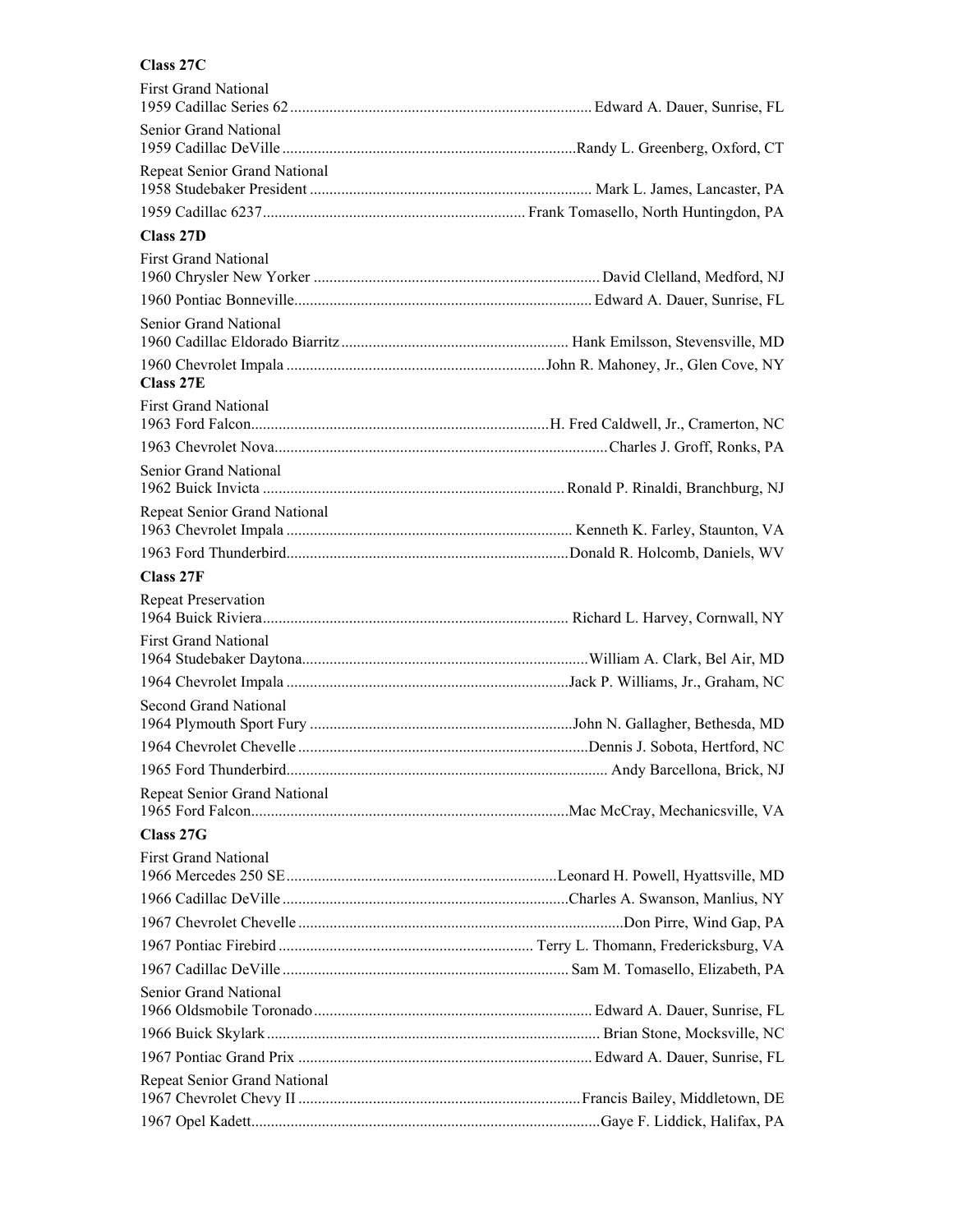# **Class 27H**

| <b>First Grand National</b>               |  |
|-------------------------------------------|--|
| Class 27I                                 |  |
| <b>First Grand National</b>               |  |
| Senior Grand National                     |  |
| Repeat Senior Grand National              |  |
|                                           |  |
| Class 27J                                 |  |
| Senior Grand National                     |  |
| Repeat Senior Grand National<br>Class 27K |  |
| <b>First Grand National</b>               |  |
| Senior Grand National                     |  |
| Class 27L                                 |  |
| Repeat Senior Grand National              |  |
| Class 27M                                 |  |
| <b>First Grand National</b>               |  |
|                                           |  |
| Repeat Senior Grand National              |  |
|                                           |  |
| Class 270                                 |  |
| Senior Grand National                     |  |
| <b>Class 27P</b>                          |  |
| <b>First Grand National</b>               |  |
| Senior Grand National                     |  |
| Class 27Q                                 |  |
| Senior Grand National                     |  |
| Repeat Senior Grand National              |  |
| Class 27S                                 |  |
| <b>First Grand National</b>               |  |
|                                           |  |
|                                           |  |
| <b>Second Grand National</b>              |  |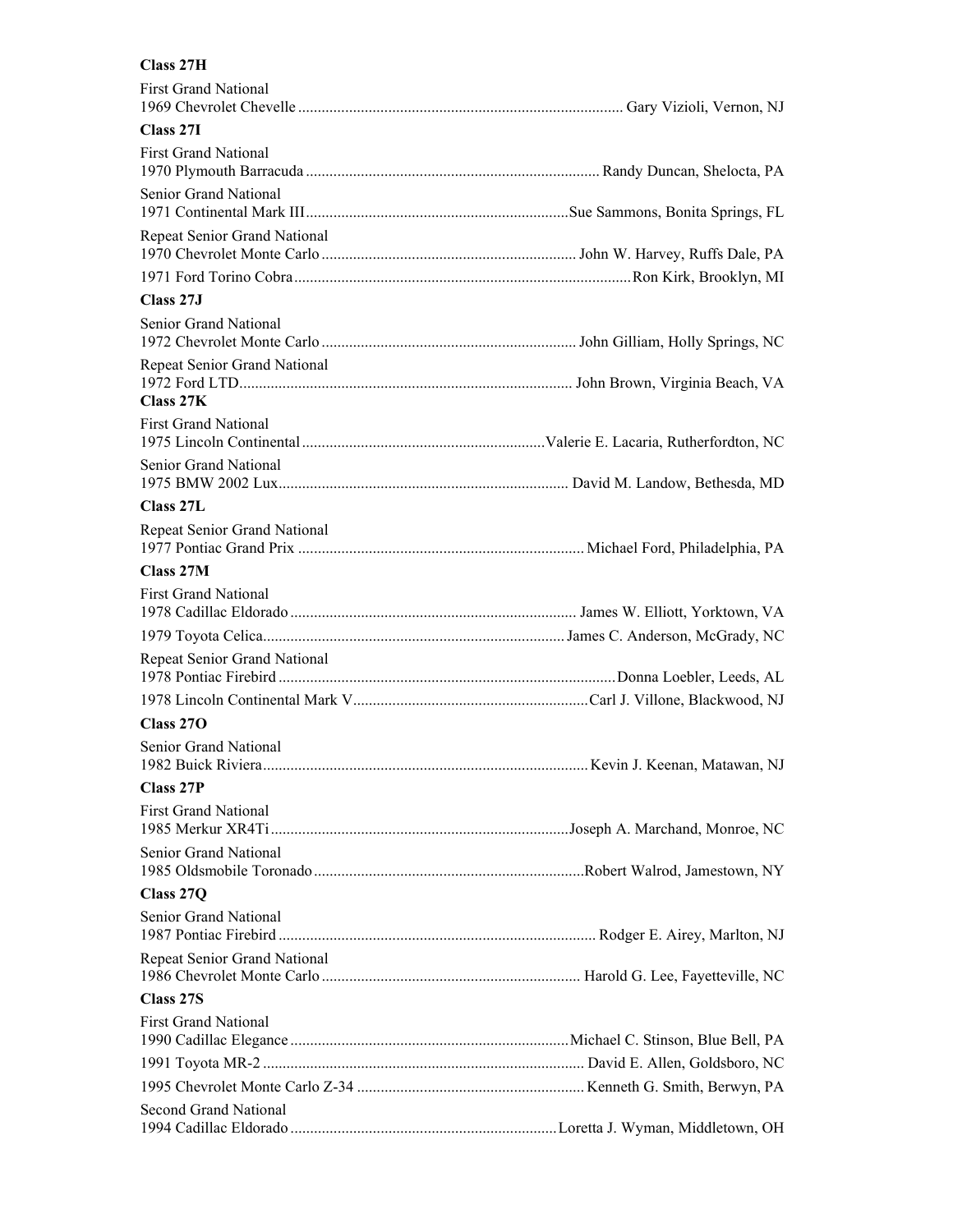| Senior Grand National        |  |
|------------------------------|--|
|                              |  |
| Class 29                     |  |
| <b>Repeat Preservation</b>   |  |
| <b>First Grand National</b>  |  |
|                              |  |
|                              |  |
| Second Grand National        |  |
| Senior Grand National        |  |
|                              |  |
| Class 30A                    |  |
| Senior Grand National        |  |
| Repeat Senior Grand National |  |
| Class 30B                    |  |
| <b>First Grand National</b>  |  |
|                              |  |
|                              |  |
| Senior Grand National        |  |
| Repeat Senior Grand National |  |
|                              |  |
| Class 30C                    |  |
| <b>First Grand National</b>  |  |
| Repeat Senior Grand National |  |
| Class 30D                    |  |
| <b>First Grand National</b>  |  |
| Senior Grand National        |  |
| <b>Class 30E</b>             |  |
| <b>First Grand National</b>  |  |
| Repeat Senior Grand National |  |
| Class 31                     |  |
| <b>First Grand National</b>  |  |
|                              |  |
|                              |  |
|                              |  |
| Senior Grand National        |  |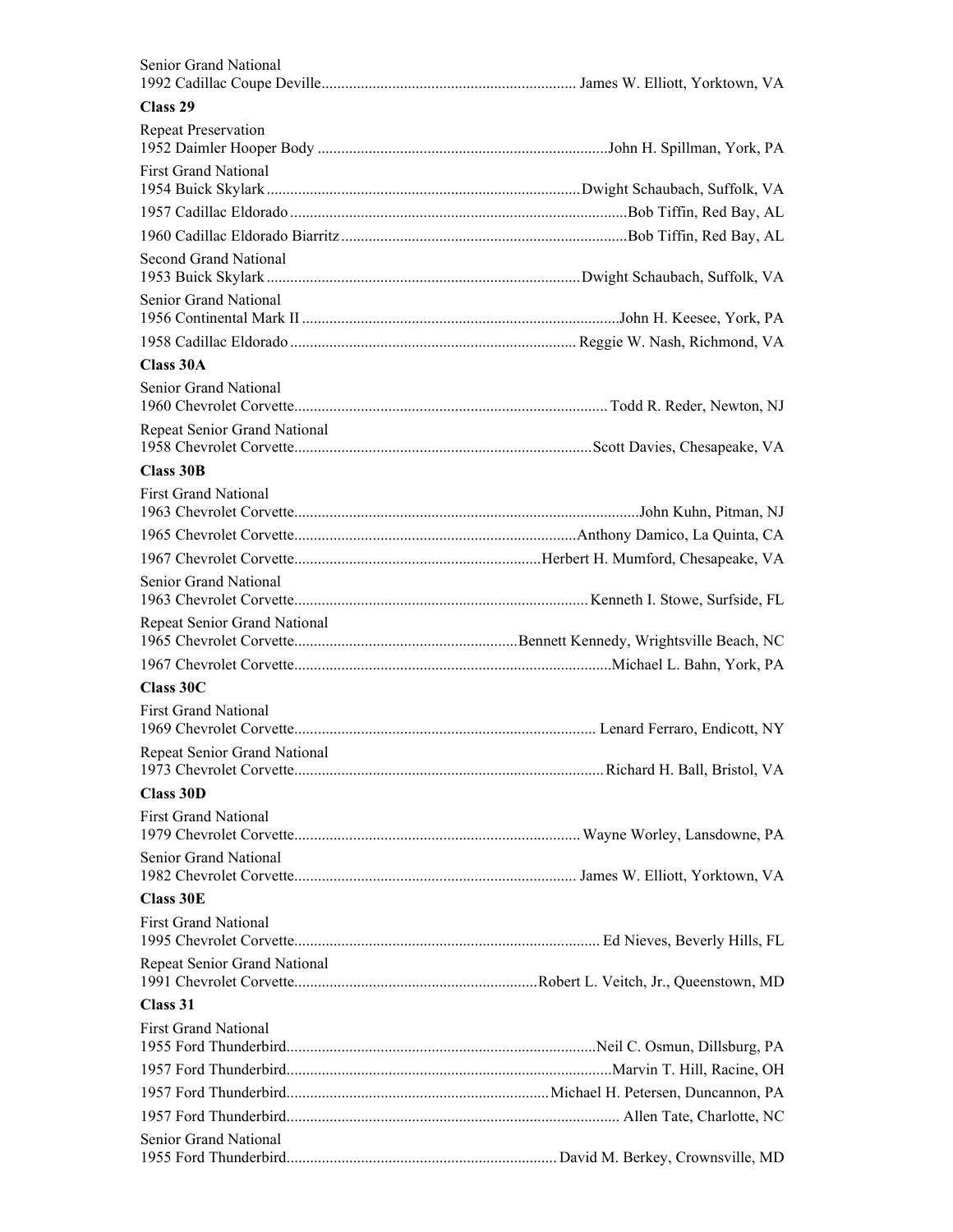| Repeat Senior Grand National     |  |
|----------------------------------|--|
|                                  |  |
| Class 32                         |  |
| <b>First Grand National</b>      |  |
|                                  |  |
|                                  |  |
| Senior Grand National            |  |
|                                  |  |
| Repeat Senior Grand National     |  |
|                                  |  |
| Class 34A                        |  |
| <b>First Grand National</b>      |  |
|                                  |  |
|                                  |  |
| Senior Grand National            |  |
|                                  |  |
|                                  |  |
|                                  |  |
| Repeat Senior Grand National     |  |
|                                  |  |
|                                  |  |
|                                  |  |
| Class 34B                        |  |
| <b>First Grand National</b>      |  |
|                                  |  |
|                                  |  |
| Second Grand National            |  |
| Repeat Senior Grand National     |  |
| Class 34C                        |  |
| Senior Grand National            |  |
|                                  |  |
| Class 34G<br>Repeat Preservation |  |
| Class 34I                        |  |
| <b>First Grand National</b>      |  |
|                                  |  |
|                                  |  |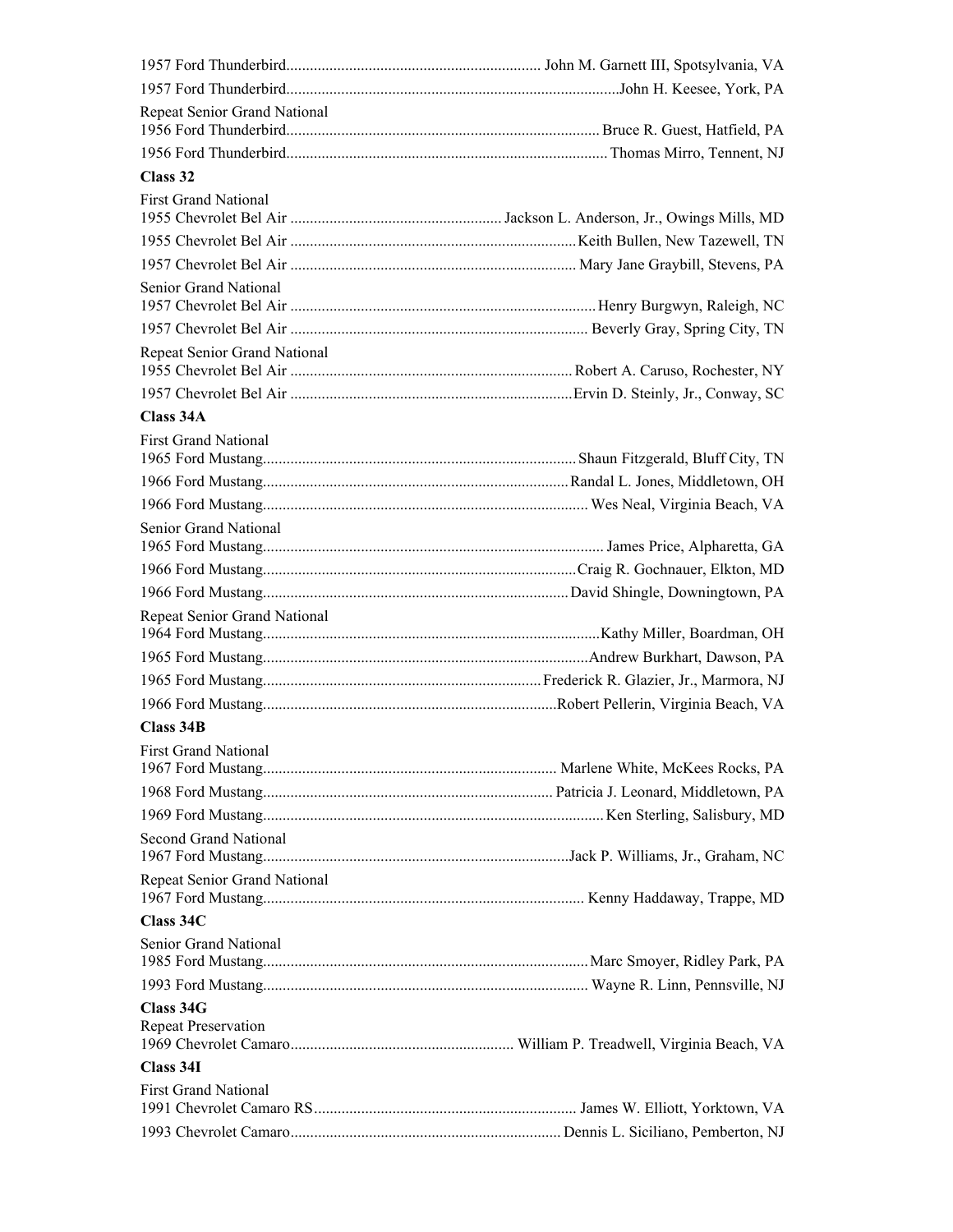## **Class 35B**

| Senior Grand National        |  |
|------------------------------|--|
| Class 36A                    |  |
| <b>First Grand National</b>  |  |
|                              |  |
|                              |  |
|                              |  |
|                              |  |
| Senior Grand National        |  |
|                              |  |
|                              |  |
|                              |  |
|                              |  |
| Repeat Senior Grand National |  |
|                              |  |
|                              |  |
|                              |  |
|                              |  |
| Class 36B                    |  |
| <b>First Grand National</b>  |  |
|                              |  |
|                              |  |
|                              |  |
|                              |  |
|                              |  |
|                              |  |
|                              |  |
|                              |  |
| Second Grand National        |  |
| Senior Grand National        |  |
|                              |  |
|                              |  |
|                              |  |
| Repeat Senior Grand National |  |
|                              |  |
|                              |  |
| Class 36C                    |  |
| <b>First Grand National</b>  |  |
|                              |  |
|                              |  |
|                              |  |
|                              |  |
|                              |  |
|                              |  |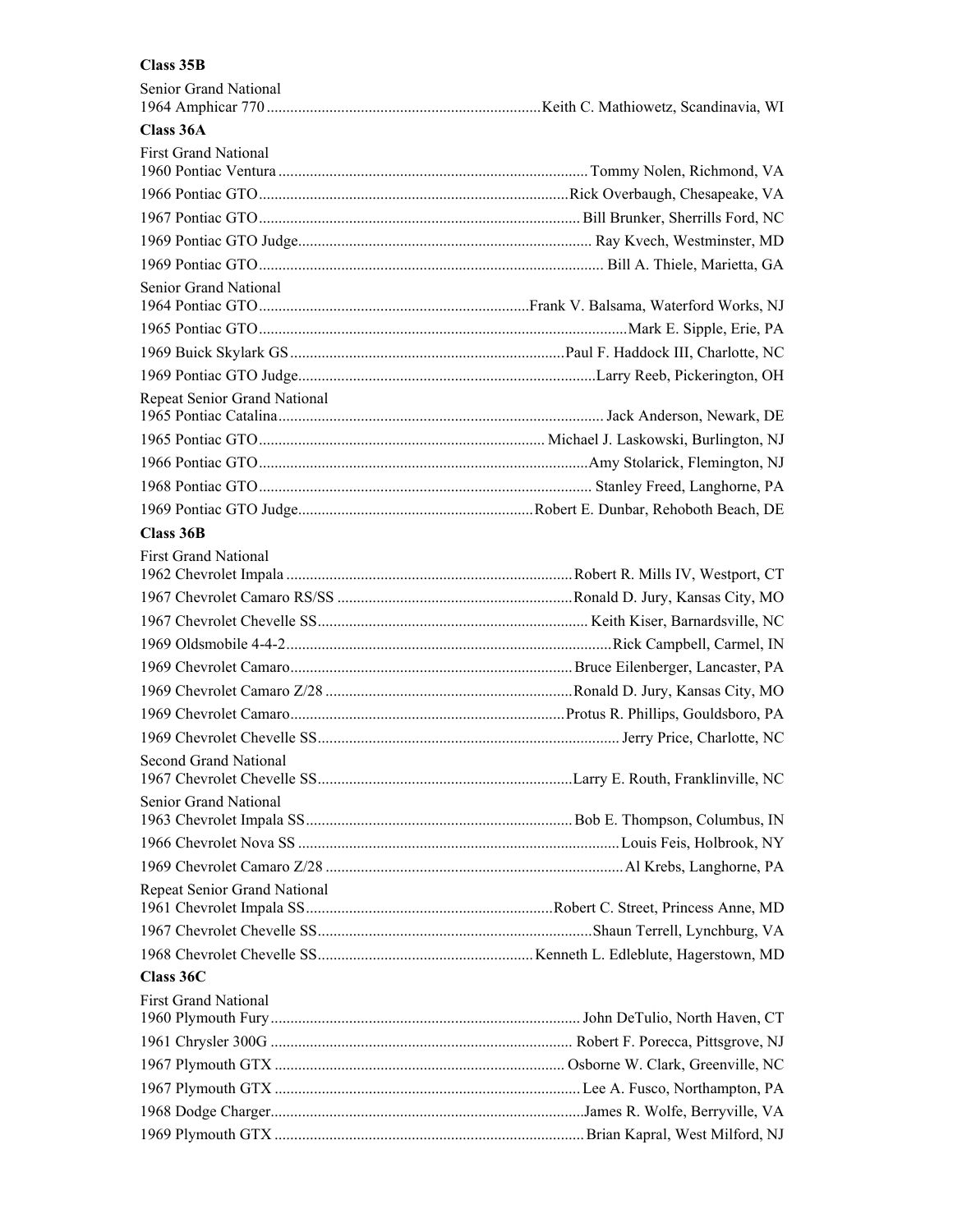| Senior Grand National                   |  |
|-----------------------------------------|--|
|                                         |  |
|                                         |  |
| Repeat Senior Grand National            |  |
| Class 36D                               |  |
| <b>First Grand National</b>             |  |
|                                         |  |
|                                         |  |
|                                         |  |
|                                         |  |
|                                         |  |
|                                         |  |
| <b>Second Grand National</b>            |  |
|                                         |  |
| Senior Grand National                   |  |
|                                         |  |
| Class 36F<br><b>Repeat Preservation</b> |  |
|                                         |  |
| Senior Grand National                   |  |
| Repeat Senior Grand National            |  |
|                                         |  |
|                                         |  |
| Class 36G                               |  |
| <b>First Grand National</b>             |  |
| Senior Grand National                   |  |
|                                         |  |
| Repeat Senior Grand National            |  |
|                                         |  |
|                                         |  |
| Class 36H                               |  |
| <b>First Grand National</b>             |  |
| Class 36I                               |  |
| <b>Repeat Preservation</b>              |  |
| <b>First Grand National</b>             |  |
|                                         |  |
|                                         |  |
|                                         |  |
| Senior Grand National                   |  |
| Class 36J                               |  |
| <b>Repeat Preservation</b>              |  |
|                                         |  |